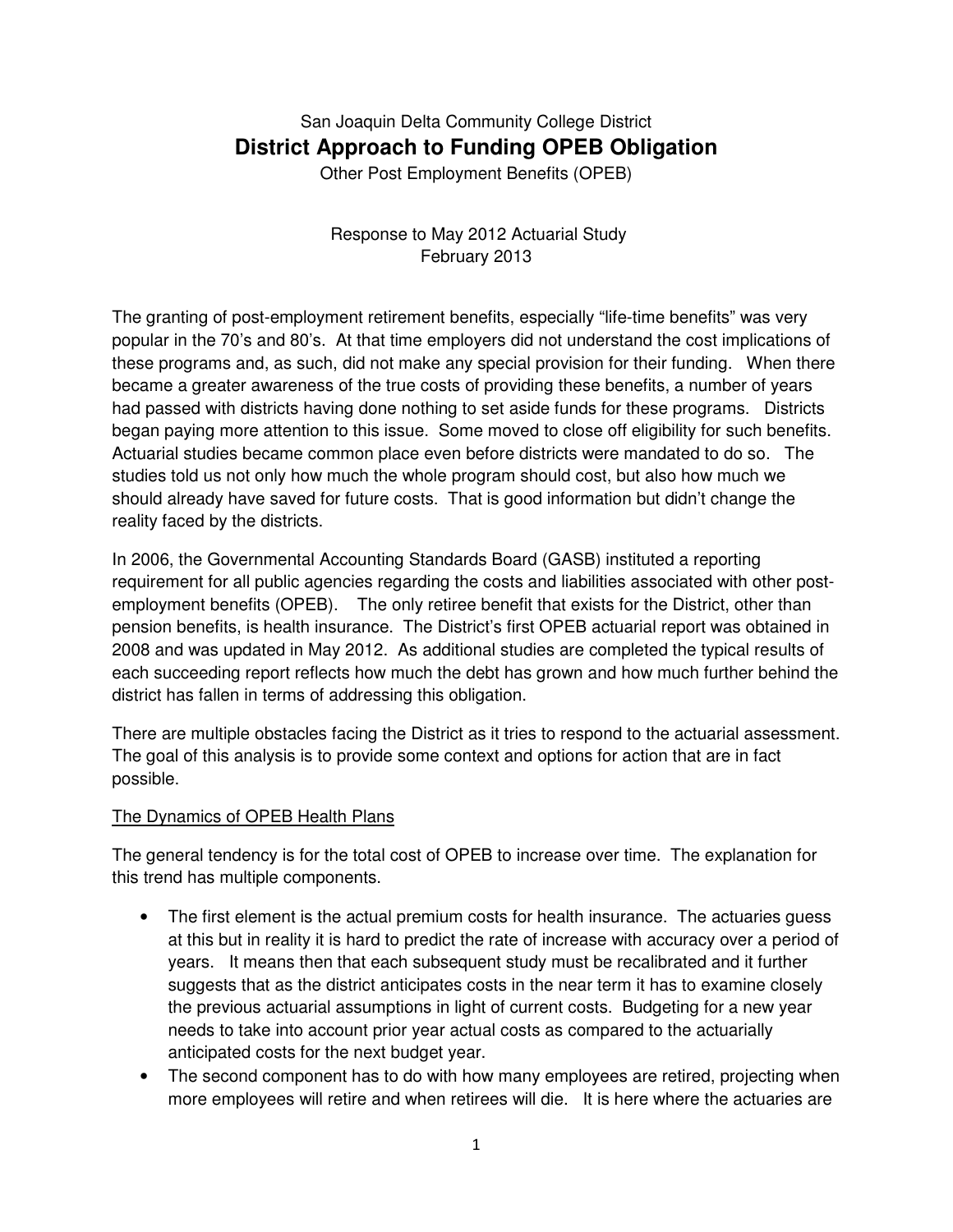much better in making projections. What can be a problem however is the type of benefit afforded dependents and their eligibility upon death of the covered retiree.

- The third component is related to the second and that is whether or not the plan is closed off to new hires or if they continue to qualify for this benefit. To the extent new employees qualify the life of the program is extended making the calculations of cost more difficult. This component is addressed more fully below.
- The fourth component is the assumption by the actuaries on the interest rate earned on district funds set aside for the purpose of funding the current, as well as future benefit. The rates typically used in the actuarial studies are, in today's environment, difficult to achieve. However, if the district does not have much money set aside to fund the obligation, the rate of return is not a significant issue.

For the District, the latest actuarial report dated May 10, 2012 indicates the total program liability is \$122 million. The report states that, had the District begun accruing retiree health benefits at the time each employee eligible for retiree health benefits was hired, the District would have accumulated \$104 million by now. For those remaining eligible employees with years of employment left prior to retirement, the district should be adding another \$3.2 million a year.

Clearly this has not happened.

## What Has the District Done or Not Done?

The District is like many community college districts in the state in terms of its actions regarding OPEB. There are some districts who have done better and a large number who are in much the same boat as the District.

The District has done and is doing the following:

- Negotiated changes with its employee groups, including moving from a defined benefit to a defined contribution, and eliminating retiree health benefits for new hires after May 31, 2007
- Did set aside approximately \$4.7 million toward its long term OPEB obligation
- Pays health premiums on a "pay-as-you-go" basis for current retirees
- Initiated tighter controls over monitoring status of qualifying retirees and dependents

The District has not:

- Developed a specific plan to address the long term debt created by this benefit
- Committed additional funds to the retiree health benefits fund beyond the \$4.7 million

After analysis of the May 2012 actuarial study the administration anticipates bringing forward a recommendation to address what has not been done. Clearly the District cannot provide \$104 million today as identified in the actuarial study but there are concrete steps which will bring the program under control over time.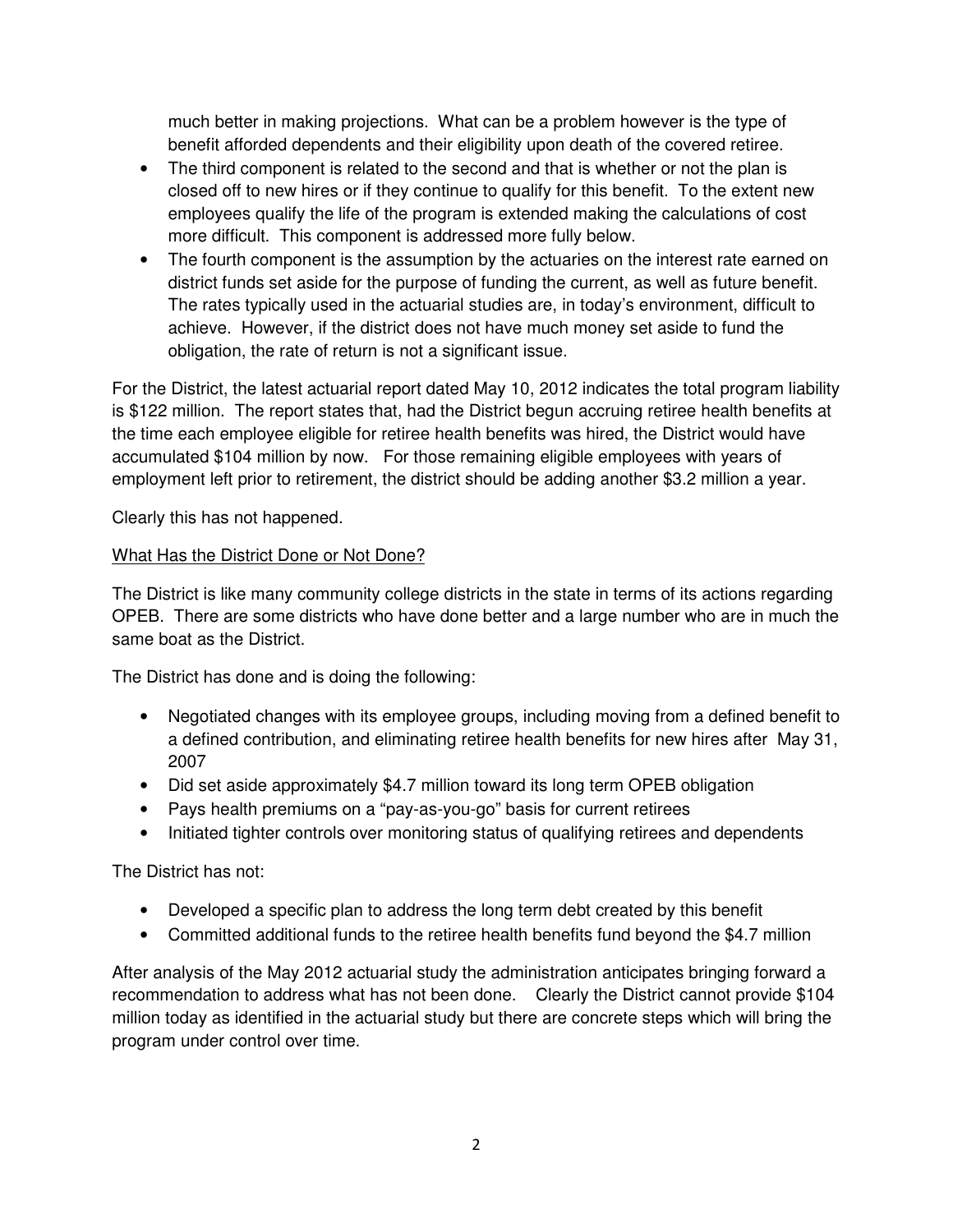### **Strategies to Address OPEB Obligation**

The District requested from the actuary a table which listed by year the expected "pay-as-yougo" costs for retiree health benefits. From that table, we determined what year the program peaks and what the cost would be at that time. Using this table we were able to prepare a graph of costs over time. This provided a framework for the development of a funding strategy.

The basic premise is that the District will have to continue the "pay-as-you-go" approach but if by making additional contributions to the retiree health benefit fund could put an end to the increases. This would flatten out the annual District cost which would be in the District's best interests to do so.

## **For this strategy to work there needs to be enough time to accrue funds, there must be a commitment to the strategy, careful monitoring of assumptions and a level of financial investment that is reasonable and affordable for the district.**

The administration believes that one of the plans that follow meets those conditions.

## Recommendation Regarding OPEB Funding (Plan A)

Key actuarial data points affecting the recommendation:

- 1. By 2025 the annual cost of actual benefits is estimated to be \$7,218,446
- 2. In 2035 the program costs peak at \$8,834,782 and starting in 2036 will begin to decline
- 3. In 2044 the annual cost of actual benefits is estimated to be \$7,304,624
- 4. By 2099 the program will end

#### **Objective**

Establish a point in time to flatten out the annual additional contribution for retiree benefits so that the District no longer experiences added budget costs to fund this program.

By 2025, accrue enough money to cover the cost increases above \$7,218,446 until 2044 when the annual cost will decline again to the \$7.2 million level.

The amount the District needs to accrue to keep the annual operating budget contribution at \$7.2 million from 2025 through 2044 is \$21.1 million. In other words – the District can begin to accrue now to fund the 19-year bridge between years 2025 and 2044 to maintain the annual budget contribution at \$7.2 million, as demonstrated below.

Presently there is \$4.7 million in the retiree health benefit fund.

#### **Actions**

Starting in 2013, budget from the unrestricted general fund a \$250,000 contribution to the retiree fund. Each year thereafter through 2025 increase the preceding year's contribution by \$150,000.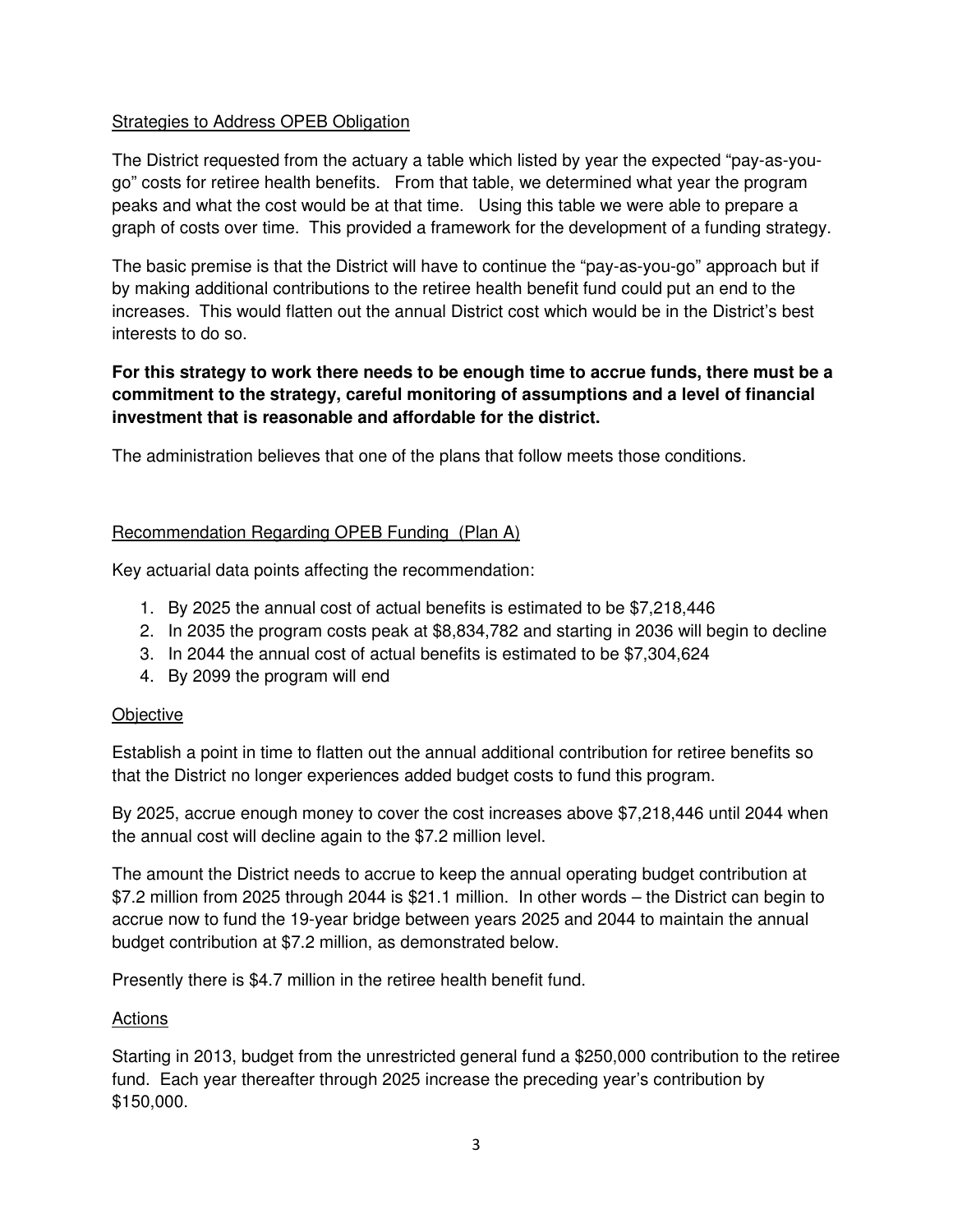To illustrate this the first few years would appear as follows;

| 2013-14 | \$250,000 |
|---------|-----------|
| 2014-15 | \$400,000 |
| 2015-16 | \$550,000 |

By the end of 2025 the District would have on hand approximately \$21.1 million. This would be close enough to address the \$21.15 million to bridge the 20 years from 2025 to 2045. As the opportunities occur the District should consider one-time additions to the retiree health fund as well. The one-time additional funding can help expedite the accumulation of funds and ensure the objective is met.

This strategy is better illustrated visually. Attached is a graph depicting the elements of Plan A.

### Recommendation Regarding OPEB Funding (Plan B)

Plan B looks at the possibility of achieving a stable funding level earlier in 2020. Please note that a five year acceleration increases the amount needed from \$21.1 million to \$51.5 million. It would require a contribution for the next 8 years of \$5.5 million each year. The reason is that funds have to be accrued faster, 8 years instead of 13 and last 8 years longer. Attached is a second graph depicting the elements of Plan B. As you can see an acceleration of just five years from Plan A to Plan B is materially different in its impact upon the District's resources.

## Summary

The question about how the District is addressing this long term debt comes up in the accreditation process, during audits and as part of bond rating discussions. It is an issue for many employers. To be able to indicate that the district has a workable plan to address this debt and can have it covered within the next 13 years or less is very desirable. It will also relieve pressure on the on-going district budget by that time.

There are other options possible. The two above provide contrast as to how small changes in the variables have a big impact on the outcome. There are other possibilities but not many that meet the criteria of financial investment that is reasonable and affordable. One other notable option is to do nothing other than continue the pay-as-you-go without any additional action. This approach means the costs will continue to increase until 2035. Instead of an annual operating budget cost of \$7.2 million, doing nothing will cause the annual cost to rise to \$8.8 million. This option would be the passive approach to the problem. It can work. The down side is that it will continue to draw upon future resources and pass on costs to those who will not benefit from the program.